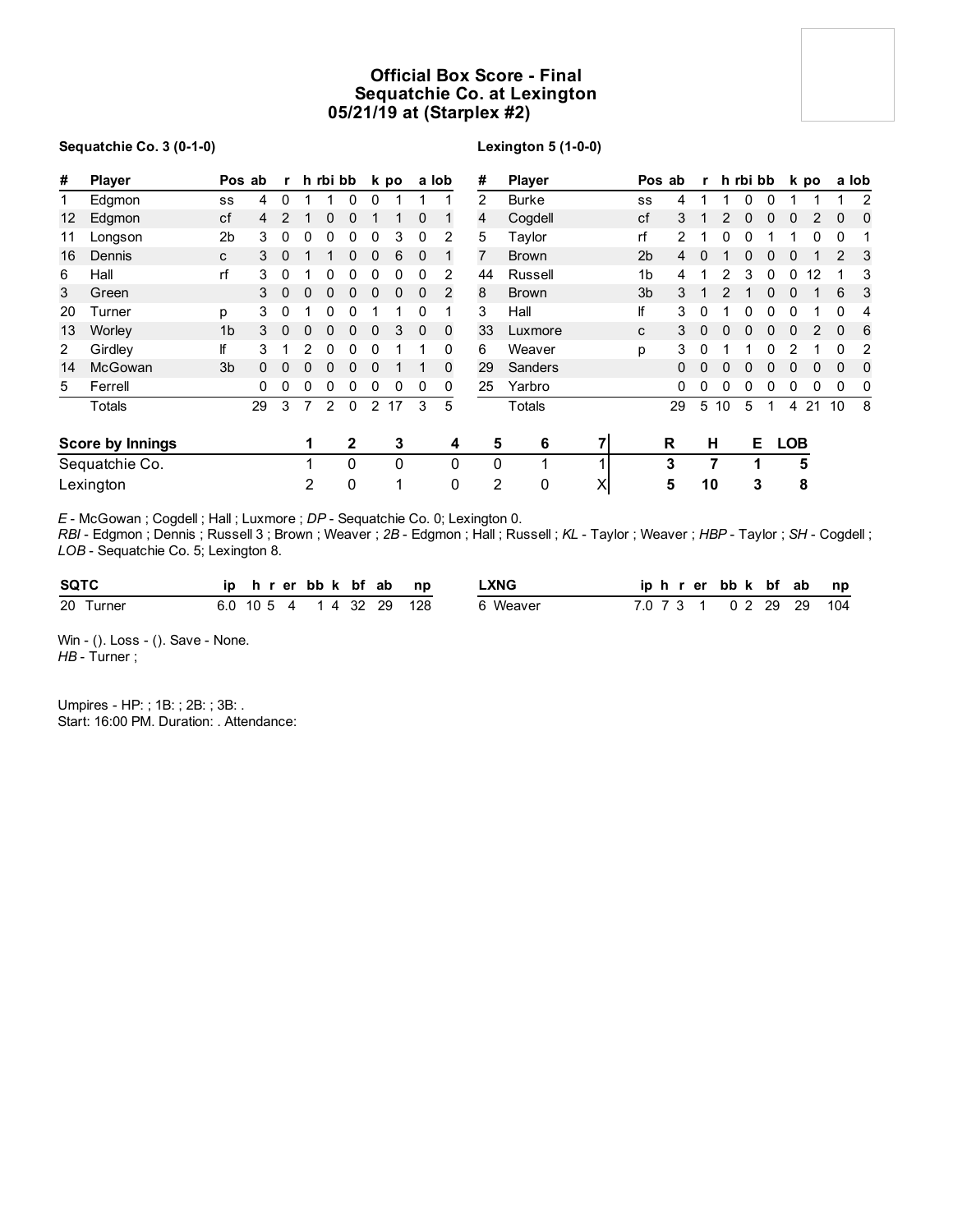# **Scoring Innings - Final Sequatchie Co. at Lexington 05/21/19 at (Starplex #2)**

| <b>Score by Innings</b> |  |  | Б. |  | Ð | Н. | E. | <b>LOB</b> |
|-------------------------|--|--|----|--|---|----|----|------------|
| Sequatchie Co.          |  |  |    |  |   |    |    | - 5        |
| Lexington               |  |  |    |  |   |    |    | 8          |

## **Sequatchie Co. starters:**

1/SS/Ella Edgmon; 12/CF/Addy Edgmon; 11/2B/Peyton Longson; 16/C/Jesyca Dennis; 6/RF/Megan Hall; 3//Cali Green; 20/P/Mackenzie Turner; 13/1B/Josie Worley; 2/LF/Jadeyn Girdley;

## **Lexington starters:**

2/SS/Kynlee Burke; 4/CF/Ashlynne Cogdell; 5/RF/Mary Taylor; 7/2B/Kyrsten Brown; 44/1B/Morgan Russell; 8/3B/Kennedy Brown; 3/LF/Lauren Hall; 33/C/Maci Luxmore; 6/P/Jacy Weaver;

Top of 1st - SQTC batting Edgmon grounds out to first baseman Russell Edgmon hits a fly ball and reaches on an error by left fielder Hall Edgmon advances to 2nd on the same error Longson grounds out, third baseman Brown to first baseman Russell to third baseman Brown Dennis singles on a fly ball to center fielder Cogdell. Edgmon scores Hall grounds out, second baseman Brown to first baseman Russell 1 R, 1 H, 1 E, 1 LOB.

Bottom of 1st - LXNG batting Burke singles on a ground ball to pitcher Turner Burke steals 2nd Cogdell sacrifices, third baseman McGowan to second baseman Longson Taylor walks, Turner pitching Taylor steals 2nd Brown pops out to first baseman Worley Russell singles on a hard ground ball to left fielder Girdley. Burke scores. Taylor scores Brown singles on a ground ball, left fielder Girdley to pitcher Turner 2 R, 3 H, 0 E, 1 LOB.

Bottom of 3rd - LXNG batting

Cogdell hits a ground ball and reaches on an error by third baseman McGowan Taylor is hit by pitch, Turner pitching Brown singles on a bunt to pitcher Turner Russell grounds into fielder's choice, shortstop Edgmon to catcher Dennis. Cogdell scores Brown flies out to center fielder Edgmon Hall out (other) Luxmore flies out to left fielder Girdley 1 R, 1 H, 1 E, 3 LOB.

## Bottom of 5th - LXNG batting

Brown bunts out to catcher Dennis Russell doubles on a fly ball to left fielder Girdley Brown singles on a hard ground ball to right fielder Hall. Russell scores Hall grounds into fielder's choice, shortstop Edgmon to second baseman Longson Luxmore pops out in foul territory to first baseman Worley Weaver singles on a fly ball to right fielder Hall. Brown scores Burke grounds into fielder's choice, shortstop Edgmon to second baseman Longson 2 R, 3 H, 0 E, 1 LOB.

Top of 6th - SQTC batting Edgmon singles on a ground ball to second baseman Brown Longson grounds out, third baseman Brown to first baseman Russell Dennis pops out to shortstop Burke Hall hits a pop fly and reaches on an error by catcher Luxmore Hall advances to 2nd on error by center fielder Cogdell Edgmon scores on the same error Green grounds out, third baseman Brown to first baseman Russell 1 R, 1 H, 2 E, 1 LOB.

Top of 7th - SQTC batting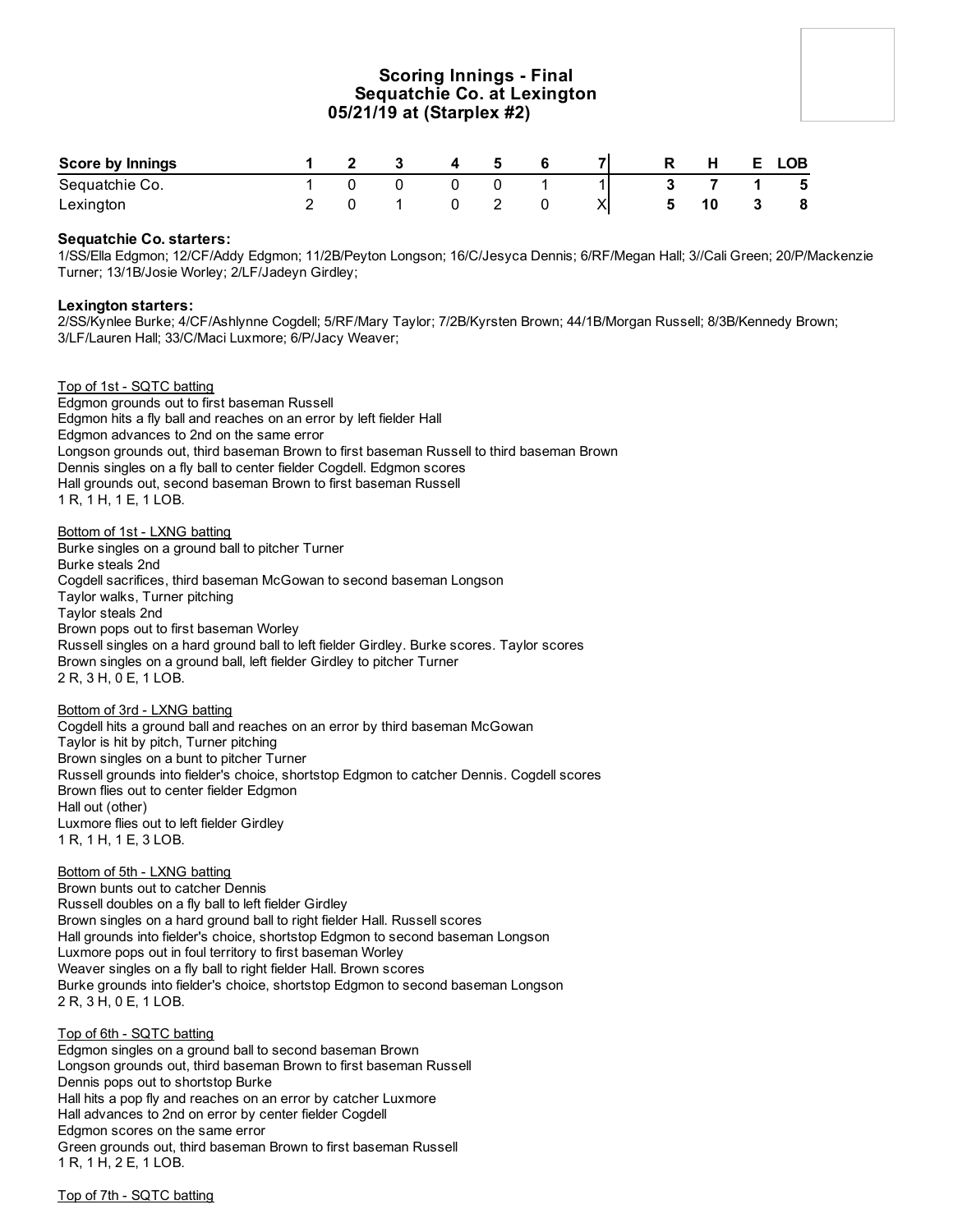Turner strikes out swinging, Weaver pitching Worley grounds out, third baseman Brown to first baseman Russell Girdley singles on a pop fly to left fielder Hall Edgmon doubles on a fly ball to left fielder Hall. Girdley scores Edgmon strikes out swinging, Weaver pitching 1 R, 2 H, 0 E, 1 LOB.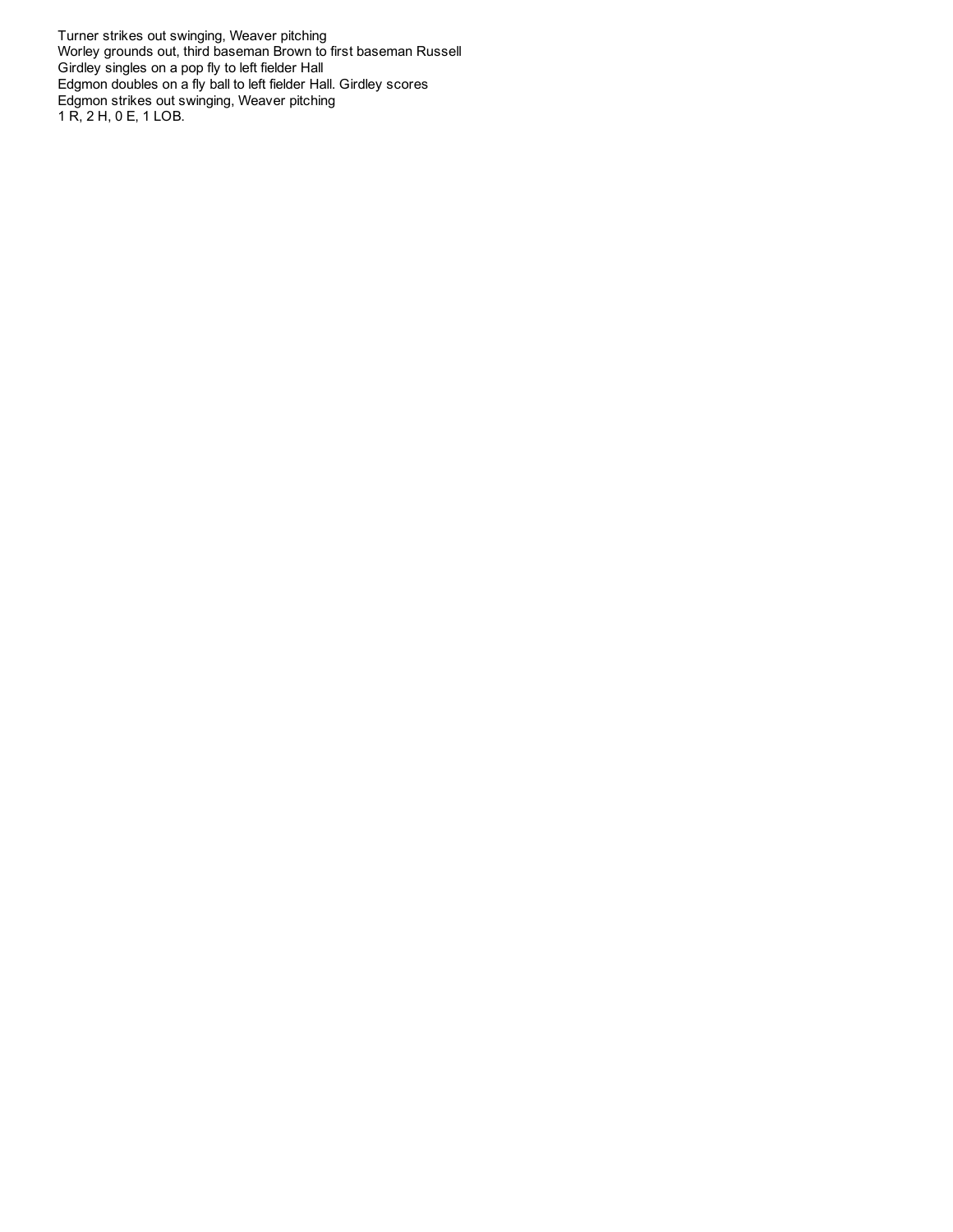# **Play By Play (Full) - FinalSequatchie Co. at Lexington**

# **05/21/19 at (Starplex #2)**

| <b>Score by Innings</b> |  |  | -5 |  | R | H | E. | <b>LOB</b> |
|-------------------------|--|--|----|--|---|---|----|------------|
| Sequatchie Co.          |  |  |    |  |   |   |    | - 5        |
| Lexington               |  |  |    |  | 5 |   |    | - 8        |

## **Sequatchie Co. starters:**

1/SS/Ella Edgmon; 12/CF/Addy Edgmon; 11/2B/Peyton Longson; 16/C/Jesyca Dennis; 6/RF/Megan Hall; 3//Cali Green; 20/P/Mackenzie Turner; 13/1B/Josie Worley; 2/LF/Jadeyn Girdley;

## **Lexington starters:**

2/SS/Kynlee Burke; 4/CF/Ashlynne Cogdell; 5/RF/Mary Taylor; 7/2B/Kyrsten Brown; 44/1B/Morgan Russell; 8/3B/Kennedy Brown; 3/LF/Lauren Hall; 33/C/Maci Luxmore; 6/P/Jacy Weaver;

#### **1st Inning** Top of 1st - SQTC batting Edgmon grounds out to first baseman Russell Edgmon hits a fly ball and reaches on an error by left fielder Hall Edgmon advances to 2nd on the same error Longson grounds out, third baseman Brown to first baseman Russell to third baseman Brown Dennis singles on a fly ball to center fielder Cogdell. Edgmon scores Hall grounds out, second baseman Brown to first baseman Russell **This Inning R H E L** SQTC **LXNG**

Bottom of 1st - LXNG batting Burke singles on a ground ball to pitcher Turner Burke steals 2nd Cogdell sacrifices, third baseman McGowan to second baseman Longson Taylor walks, Turner pitching Taylor steals 2nd Brown pops out to first baseman Worley Russell singles on a hard ground ball to left fielder Girdley. Burke scores. Taylor scores Brown singles on a ground ball, left fielder Girdley to pitcher Turner

| 2nd Inning |
|------------|
|            |

Top of 2nd - SQTC batting Green grounds out to first baseman Russell Turner flies out to left fielder Hall Worley grounds out to pitcher Weaver

**This Inning R H E L** SQTC 0 0 0 0 LXNG 0 1 0 1

Bottom of 2nd - LXNG batting Hall singles on a ground ball to shortstop Edgmon Luxmore bunts out to third baseman McGowan Weaver strikes out looking, Turner pitching Hall steals 2nd Burke strikes out swinging, Turner pitching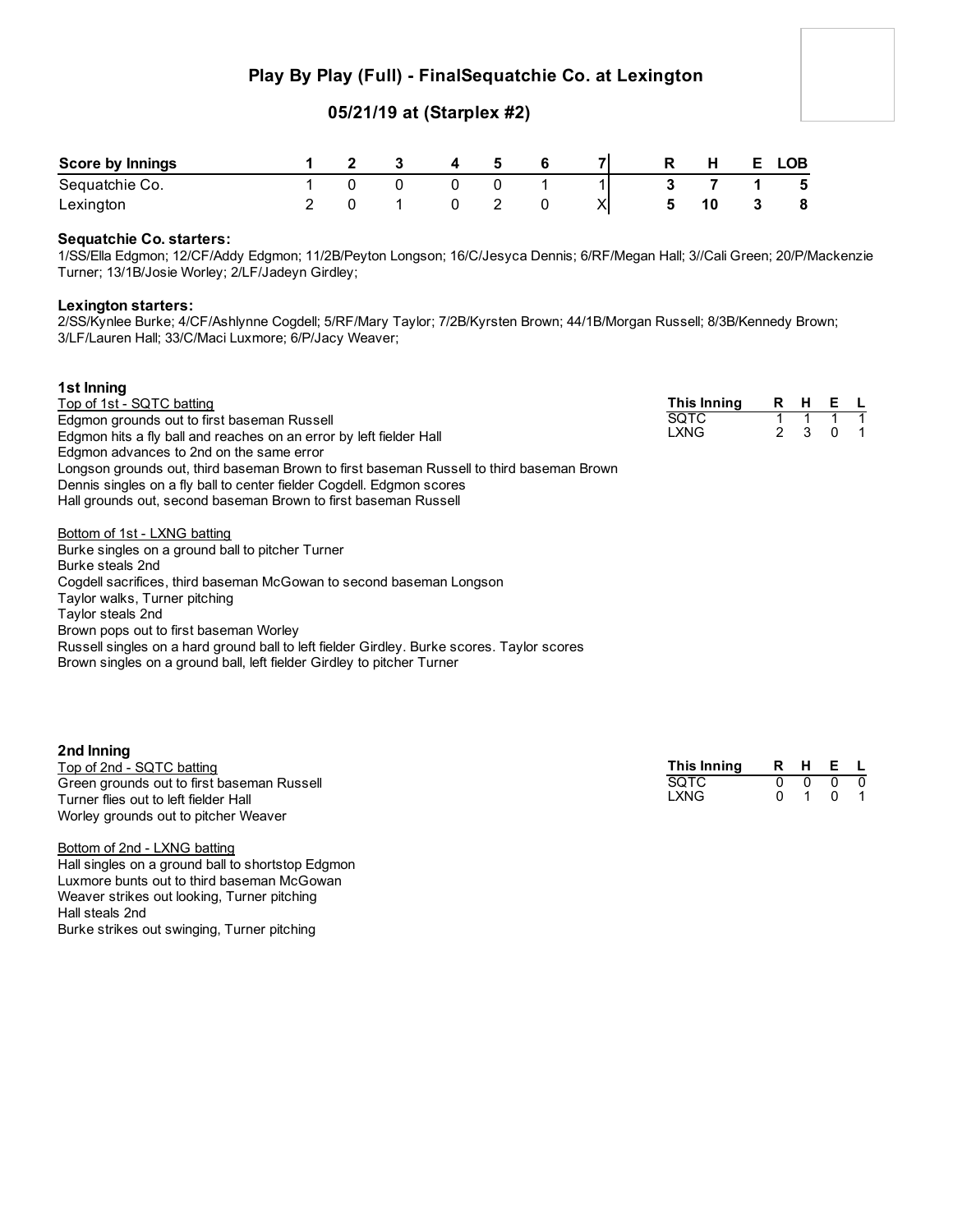**3rd Inning** Top of 3rd - SQTC batting Girdley pops out to center fielder Cogdell Edgmon grounds out to first baseman Russell Edgmon flies out to center fielder Cogdell

| R. | н | F |  |
|----|---|---|--|
|    |   |   |  |
|    |   |   |  |
|    |   |   |  |

Bottom of 3rd - LXNG batting

Cogdell hits a ground ball and reaches on an error by third baseman McGowan Taylor is hit by pitch, Turner pitching Brown singles on a bunt to pitcher Turner Russell grounds into fielder's choice, shortstop Edgmon to catcher Dennis. Cogdell scores Brown flies out to center fielder Edgmon Hall out (other) Luxmore flies out to left fielder Girdley

| 4th Inning<br>Top of 4th - SQTC batting<br>Longson grounds out, third baseman Brown to first baseman Russell<br>Dennis grounds out, second baseman Brown to first baseman Russell<br>Hall doubles on a fly ball to right fielder Taylor<br>Green grounds out, third baseman Brown to first baseman Russell<br>Bottom of 4th - LXNG batting<br>Weaver strikes out swinging, Turner pitching<br>Burke lines out to shortstop Edgmon<br>Cogdell singles on a ground ball to shortstop Edgmon<br>Taylor strikes out looking, Turner pitching | This Inning<br><b>SQTC</b><br><b>LXNG</b> | R<br>$\mathbf{0}$<br>0  | H.                       | Е<br>0<br>0 |  |
|------------------------------------------------------------------------------------------------------------------------------------------------------------------------------------------------------------------------------------------------------------------------------------------------------------------------------------------------------------------------------------------------------------------------------------------------------------------------------------------------------------------------------------------|-------------------------------------------|-------------------------|--------------------------|-------------|--|
| 5th Inning<br>Top of 5th - SQTC batting<br>Turner singles on a fly ball to second baseman Brown<br>Ferrell picked off at 1st, first baseman Russell<br>Worley grounds out, shortstop Burke to first baseman Russell<br>Girdley singles on a fly ball to left fielder Hall                                                                                                                                                                                                                                                                | This Inning<br><b>SOTC</b><br><b>LXNG</b> | R<br>0<br>$\mathcal{P}$ | H<br>$\overline{2}$<br>3 | Е<br>0<br>0 |  |

Bottom of 5th - LXNG batting Brown bunts out to catcher Dennis Russell doubles on a fly ball to left fielder Girdley Brown singles on a hard ground ball to right fielder Hall. Russell scores Hall grounds into fielder's choice, shortstop Edgmon to second baseman Longson Luxmore pops out in foul territory to first baseman Worley Weaver singles on a fly ball to right fielder Hall. Brown scores Burke grounds into fielder's choice, shortstop Edgmon to second baseman Longson

Edgmon grounds out to second baseman Brown

**6th Inning** Top of 6th - SQTC batting Edgmon singles on a ground ball to second baseman Brown Longson grounds out, third baseman Brown to first baseman Russell Dennis pops out to shortstop Burke Hall hits a pop fly and reaches on an error by catcher Luxmore Hall advances to 2nd on error by center fielder Cogdell Edgmon scores on the same error **This Inning R H E L**

Green grounds out, third baseman Brown to first baseman Russell

### Bottom of 6th - LXNG batting

Cogdell singles on a hard ground ball to center fielder Edgmon Taylor bunts out to first baseman Worley Brown pops out to second baseman Longson Russell pops out in foul territory to catcher Dennis

| This Innina |  |  |
|-------------|--|--|
| SOTC        |  |  |
| I XNG       |  |  |